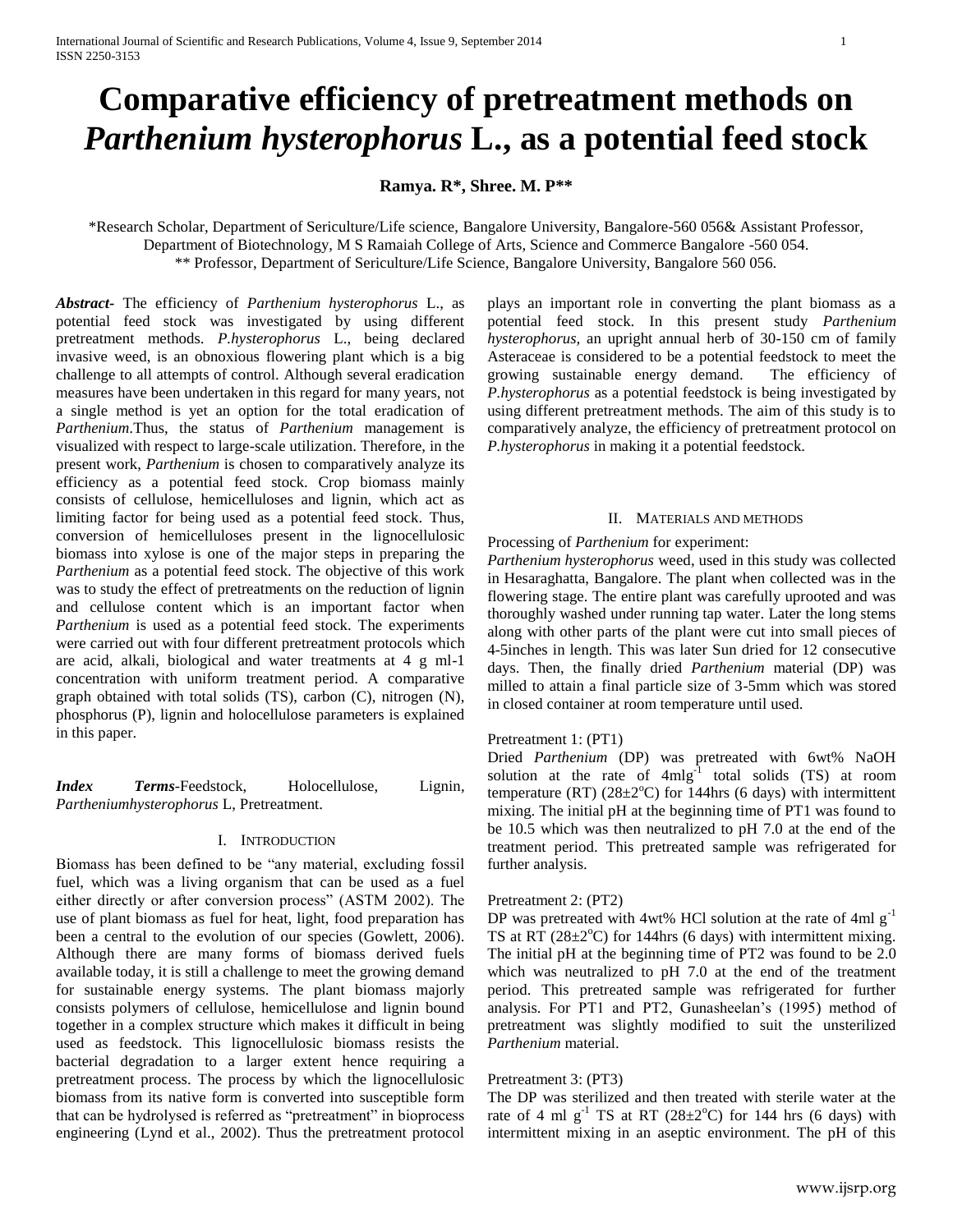treatment protocol had a static value of 6.8 throughout the treatment protocol.

## Pretreatment 4: (PT4)

DP was pretreated with tap water at the rate of 4ml  $g^{-1}$  TS at RT  $(28\pm2\degree C)$  for 144 hrs (6 days) with intermittent mixing so as to allow the native microorganisms of the plant biomass to act upon it. The pH remained static at 6.8, before and after the treatment protocol, therefore neutralization was not required.

#### Analytical methods:

All compositional analysis was done in quadruplicate and data were corrected to a 100% dry matter (DM) basis. Since there was only a single sample of plant biomass, statistical analysis of the compositional data was not possible. The untreated *Parthenium* (UT) and pretreated samples (PT1, PT2, PT3 & PT4) were tested for Total Organic Carbon (TOC) by (USP – Pg 257), TS,  $N_2$  C:N, C:P, Lignin, by APHA Standard methods, 1985 and Holocellulose by Roger M. Rowell, 2012.

#### III. RESULT AND DISCUSSION

Characteristics of UT and PT *Parthenium* biomass: All the pretreatment procedures namely PT1, PT2, PT3 & PT4 led to changes in the physico-chemical characteristics of the plant biomass. The reported results are the mean of four replicates with standard deviation (mean±SD). The probability levels used for statistical significance were P< 0.05 for the tests. Statistical analysis of the data were carried out with one way analysis of variance (ANOVA).

*Table 1: Effect of pretreatments on C:N & C:P of Parthenium plant biomass* (Data presented is mean of determinations from the four replicates; mean±SD; n=4)

| Treatments      | <b>TOC</b>      | $N_{2}$         | C: N  | P               | C: P   |
|-----------------|-----------------|-----------------|-------|-----------------|--------|
|                 |                 |                 |       |                 |        |
| UT              | $25.33+0.27$    | $1.69 + 0.27$   | 14.99 | $0.23 \pm 0.05$ | 110.13 |
|                 |                 |                 |       |                 |        |
| PT1             | $10.60 + 0.54$  | $0.36 + 0.06$   | 29.44 | $0.11 + 0.02$   | 96.36  |
|                 |                 |                 |       |                 |        |
| PT2             | $8.17 + 0.38$   | $0.39 + 0.02$   | 20.94 | $0.05 + 0.01$   | 163.40 |
|                 |                 |                 |       |                 |        |
| PT <sub>3</sub> | $5.56 \pm 0.32$ | $0.06 \pm 0.00$ | 92.67 | $0.06 + 0.00$   | 92.60  |
|                 |                 |                 |       |                 |        |
| PT <sub>4</sub> | $6.65 + 0.56$   | $0.37+0.07$     | 17.97 | $0.05 + 0.01$   | 133.0  |
|                 |                 |                 |       |                 |        |

*Table 2: Effect of pretreatments on Lignocellulosic content of Parthenium plant biomass*(Data presented is mean of determinations from the four replicates; mean+SD;  $n=4$ )

| Treatments      | Lignin           | Holocellulose    |
|-----------------|------------------|------------------|
| UT              | $13.31 \pm 0.35$ | $19.23 \pm 0.22$ |
| PT1             | $6.64 \pm 0.03$  | $10.70 \pm 0.27$ |
| PT2             | $9.66 \pm 0.21$  | $3.21 \pm 0.05$  |
| PT3             | $6.23 \pm 0.02$  | $11.90 \pm 0.38$ |
| PT <sub>4</sub> | $5.98 \pm 0.06$  | $6.92 \pm 0.14$  |





Fig: 1 Carbon Nitrogen ratio of PT *Parthenium* with that of UT *Parthenium*

Carbon and Nitrogen content present in the feedstock benefits by providing essential elements for the synthesis of Aminoacids, proteins and nucleic acid and also maintains neutral pH conditions essential for fermentative process by microorganisms. At the same time, presence of excess nitrogen in the feedstock might result in accumulation of toxic substance due to excess ammoia formation. The C/N ratio lower than 10:1 werefound to be inhibitory in various decomposition patterns (Fry 1975; NAS 1977; BORDA 1980; UNEP 1981; Kimchie 1984; Marchaim 1989). A C/N ratio of 30 is often cited as optimal (Uri Marchain, 1992). In this study, various pretreatment protocols were attempted in order to bring the C/N ratio to the optimum thus making the *Parthenium* substrate, a potential feed stock. From the data obtained, (Table 1; Fig:1) in comparison to that of the UT, all the PT have shown significant change in the C/N ratio (P  $< 0.05$ ) which is confined to the relative optimum range of C:N 25-30:1(Dioha. I. J. et al., 2013) of *Parthenium* hydrolysis. Though the PT4 does not fall in the favourable range it is still seems to get reduced better than the UT *Parthenium*. Also there is an astoned increase in C/N ratio of PT3, whose efficiency of decomposition can be well established with further processing of the plant biomass.





Fig: 2 Carbon Phosporus ratio of PT *Parthenium* with that of UT *Parthenium*

Nutritional value of C:N is essential for the bioprocess and metabolism, likewise C:P content is also important. During the decomposition, microorganisms assimilate and transiently store Phosphorus in their biomass, enabling active cycling of organic phosphate which is largely mediated by their metabolism. This net release of Phosphorus from decomposing depends on C/P ratio of the substrate. C/P ratio of plant tissue can vary subsequently. In this study the various pretreatments were monitored to determine the C/P ratio thus making the